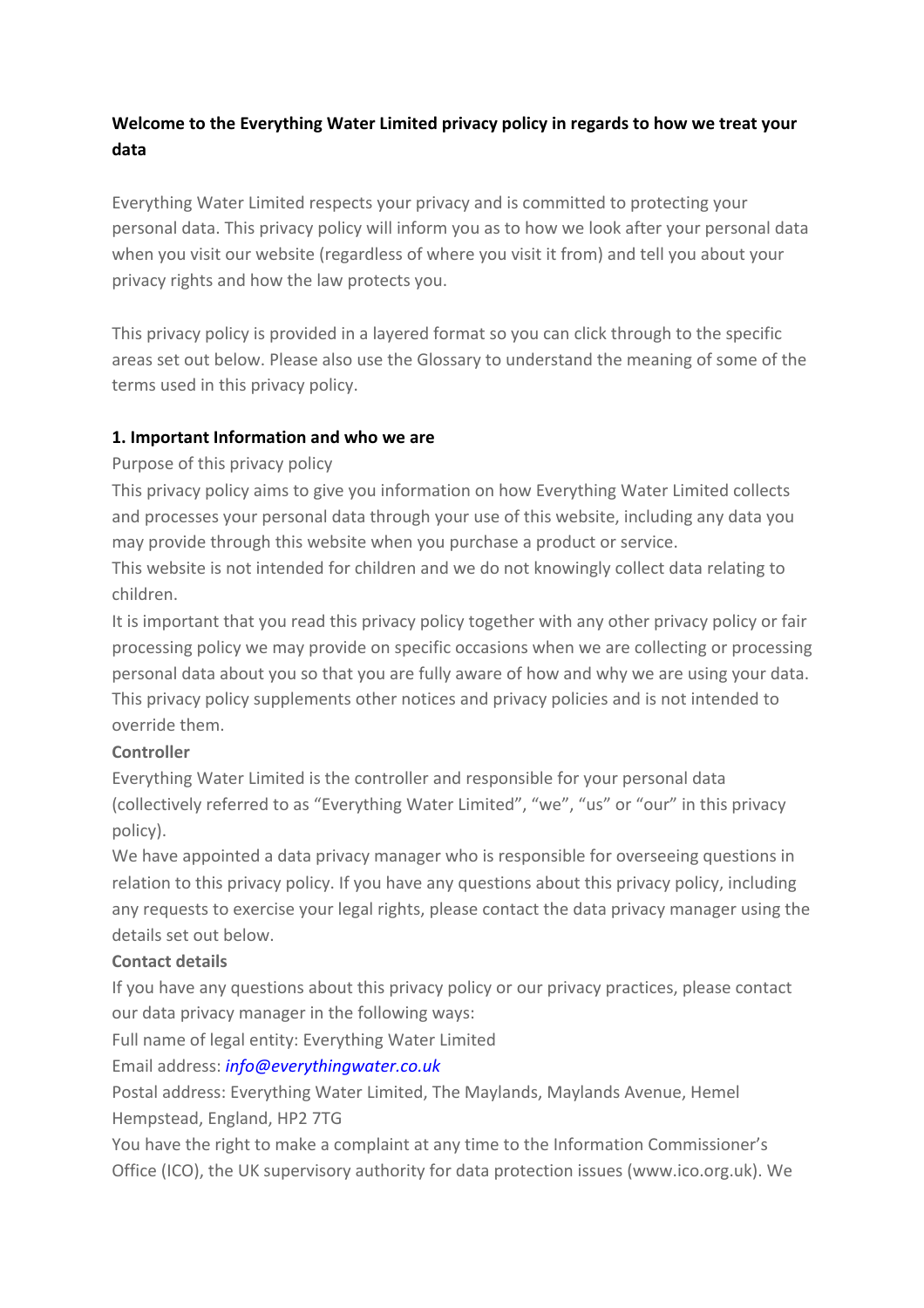would, however, appreciate the chance to deal with your concerns before you approach the ICO so please contact us in the first instance.

## **Changes to the privacy policy and your duty to inform us of changes**

We keep our privacy policy under regular review. This version was last updated on 16<sup>th</sup> February 2022.

It is important that the personal data we hold about you is accurate and current. Please keep us informed if your personal data changes during your relationship with us.

## **Third-party links**

This website may include links to third-party websites, plug-ins and applications. Clicking on those links or enabling those connections may allow third parties to collect or share data about you. We do not control these third-party websites and are not responsible for their privacy statements. When you leave our website, we encourage you to read the privacy policy of every website you visit.

## **2. The data we collect about you**

Personal data, or personal information, means any information about an individual from which that person can be identified. It does not include data where the identity has been removed (anonymous data).

We may collect, use, store and transfer different kinds of personal data about you which we have grouped together as follows:

- **Identity Data** includes first name, maiden name, last name, username or similar identifier and title.
- **Contact Data** includes billing address, delivery address, email address and telephone numbers.
- **Financial Data** includes bank account and payment card details.
- **Transaction Data** includes details about payments to and from you and other details of products and services you have purchased from us.
- **Technical Data** includes internet protocol (IP) address, your login data, browser type and version, time zone setting and location, browser plug-in types and versions, operating system and platform, and other technology on the devices you use to access this website.
- **Profile Data** includes purchases or orders made by you, your interests, preferences, feedback and survey responses.
- **Usage Data** includes information about how you use our website, products and services.
- **Marketing and Communications Data** includes your preferences in receiving marketing from us and our third parties and your communication preferences. We also collect, use and share **Aggregated Data** such as statistical or demographic data for any purpose. Aggregated Data could be derived from your personal data but is not considered personal data in law as this data will **not** directly or indirectly reveal your identity. For example, we may aggregate your Usage Data to calculate the percentage of users accessing a specific website feature. However, if we combine or connect Aggregated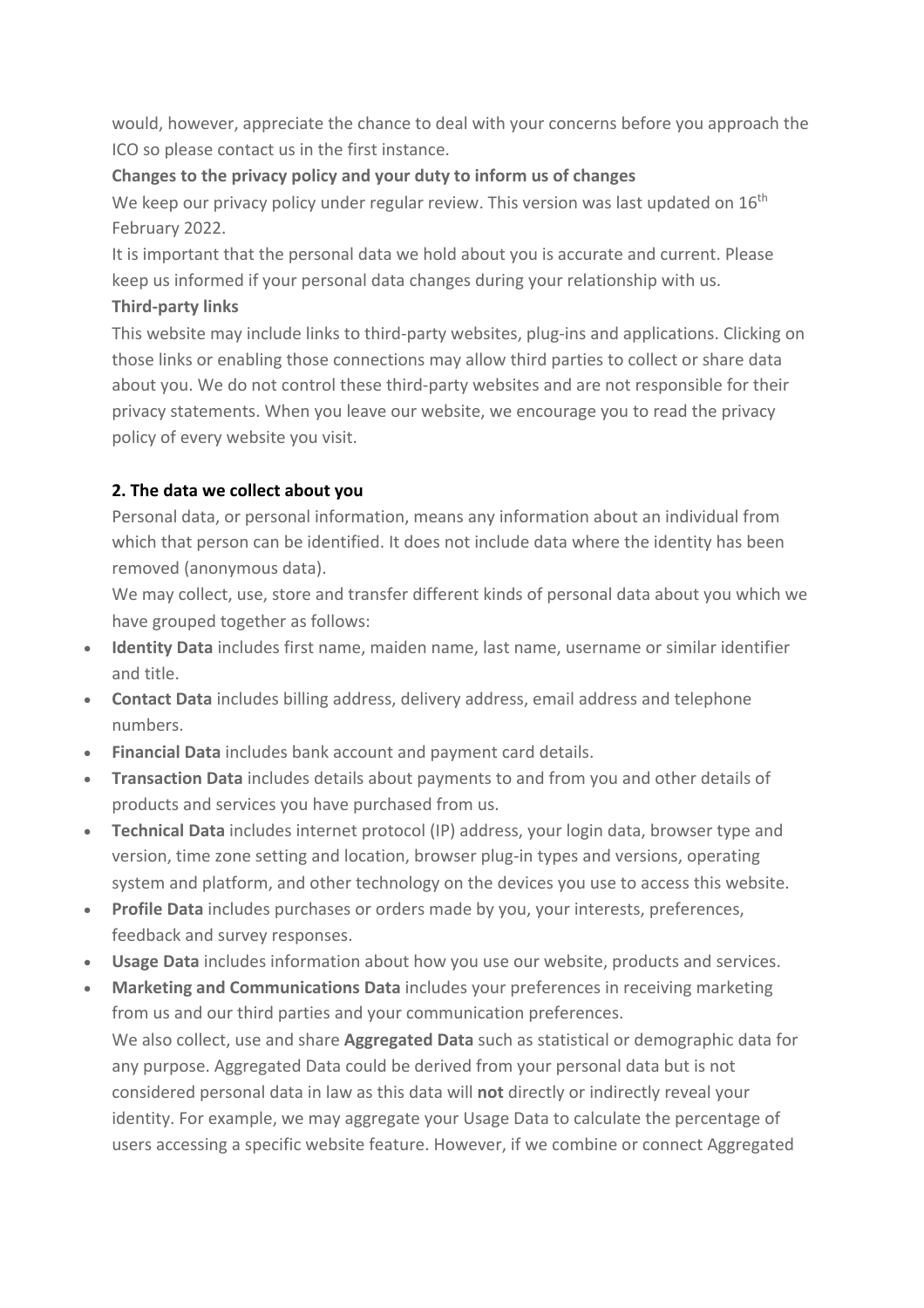Data with your personal data so that it can directly or indirectly identify you, we treat the combined data as personal data which will be used in accordance with this privacy policy. We do not collect any **Special Categories of Personal Data** about you (this includes details about your race or ethnicity, religious or philosophical beliefs, sex life, sexual orientation, political opinions, trade union membership, information about your health, and genetic and biometric data). Nor do we collect any information about criminal convictions and offences. **If you fail to provide personal data**

Where we need to collect personal data by law, or under the terms of a contract we have with you, and you fail to provide that data when requested, we may not be able to perform the contract we have or are trying to enter into with you (for example, to provide you with goods or services). In this case, we may have to cancel a product or service you have with us but we will notify you if this is the case at the time.

#### **3. How is your personal data collected?**

We use different methods to collect data from and about you including through:

- **Direct interactions.** You may give us your data coming within some or all of the above categories (see 2 above) by filling in forms or by corresponding with us by post, phone, email or otherwise. This includes personal data you provide when you:
- apply for our products or services;
- please any order with us or communicate with us regarding that order, payment for the same or in other respects;
- request marketing materials or other information to be sent to you; or
- contact us or give us feedback.
- **Automated technologies or interactions.** As you interact with our website, we will automatically collect Technical Data about your equipment, browsing actions and patterns.
- **Third parties or publicly available sources.** We will or may receive personal data about you from various third parties as set out below:
- Technical Data from the following parties:
- analytics providers;
- advertising networks; and
- search information providers.
- Contact, Financial and Transaction Data from providers of technical, payment and delivery services.
- Identity and Contact Data from data brokers or aggregators.
- Identity and Contact Data from publicly available sources.

#### **4. How we use your personal data**

We will only use your personal data when the law allows us to. Most commonly, we will use your personal data in the following circumstances:

• Where we need to perform the contract we are about to enter into or have entered into with you.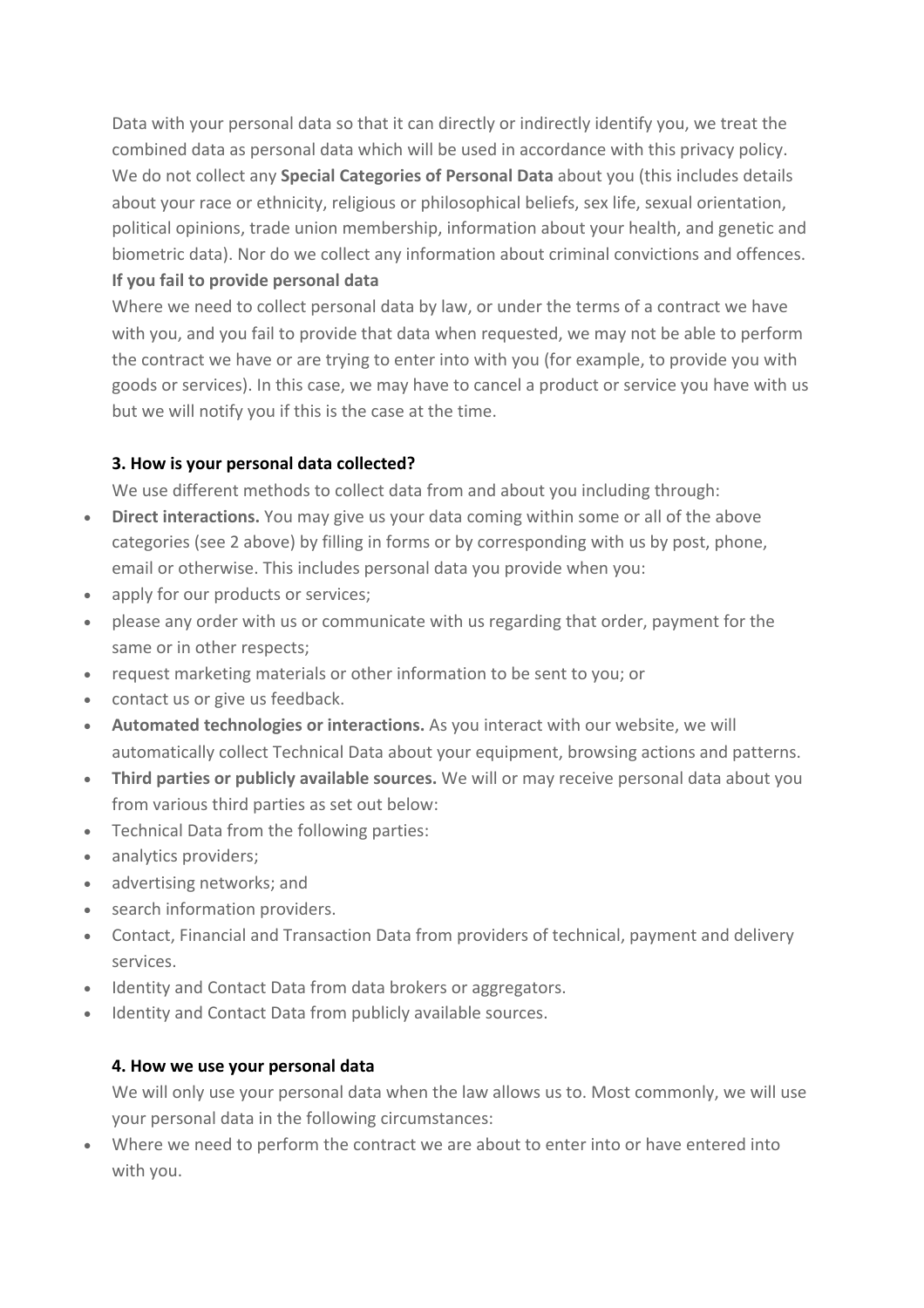- Where it is necessary for our legitimate interests (or those of a third party) and your interests and fundamental rights do not override those interests.
- Where we need to comply with a legal obligation. Please contact us if you would like to find out more about the types of lawful basis that we will rely on to process your personal data.

Generally, we do not rely on consent as a legal basis for processing your personal data although we will get your consent before sending third party direct marketing communications to you via email or text message. You have the right to withdraw consent to marketing at any time by contacting us.

## **Purposes for which we will use your personal data**

We have set out below, in a table format, a description of all the ways we plan to use your personal data, and which of the legal bases we rely on to do so. We have also identified what our legitimate interests are where appropriate.

Note that we may process your personal data for more than one lawful ground depending on the specific purpose for which we are using your data. Please contact us if you need details about the specific legal ground we are relying on to process your personal data where more than one ground has been set out in the table below.

| <b>Purpose/Activity</b>                                                                                                                                                                       | Type of data                                                                                           | Lawful basis for processing<br>including basis of legitimate<br>interest                                                                                                                                                                     |
|-----------------------------------------------------------------------------------------------------------------------------------------------------------------------------------------------|--------------------------------------------------------------------------------------------------------|----------------------------------------------------------------------------------------------------------------------------------------------------------------------------------------------------------------------------------------------|
| To register you as a new<br>customer                                                                                                                                                          | (a) Identity<br>(b) Contact                                                                            | Performance of a contract with<br>you                                                                                                                                                                                                        |
| To process and deliver<br>your order including:<br>(a) Manage payments,<br>fees and charges<br>(b) Collect and recover<br>money owed to us                                                    | (a) Identity<br>(b) Contact<br>(c) Financial<br>(d) Transaction<br>(e) Marketing and<br>Communications | (a) Performance of a contract<br>with you<br>(b) Necessary for our legitimate<br>interests (to recover debts due<br>to us)                                                                                                                   |
| To manage our<br>relationship with you<br>which will include:<br>(a) Notifying you about<br>changes to our terms or<br>privacy policy<br>(b) Asking you to leave a<br>review or take a survey | (a) Identity<br>(b) Contact<br>(c) Profile<br>(d) Marketing and<br>Communications                      | (a) Performance of a contract<br>with you<br>(b) Necessary to comply with a<br>legal obligation<br>(c) Necessary for our legitimate<br>interests (to keep our records<br>updated and to study how<br>customers use our<br>products/services) |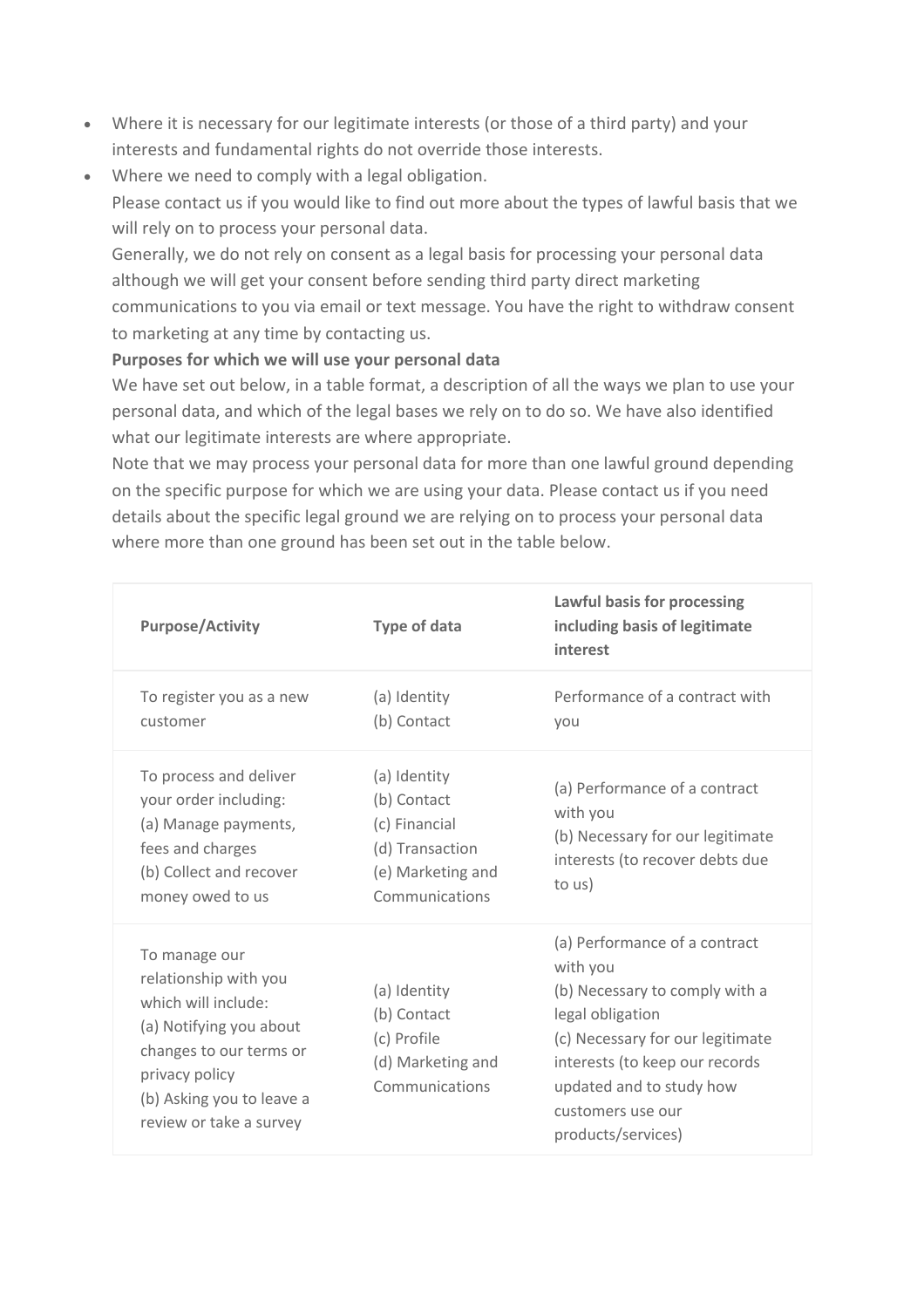| To enable you to partake<br>in a prize draw,<br>competition or complete<br>a survey                                                                                                          | (a) Identity<br>(b) Contact<br>(c) Profile<br>(d) Usage<br>(e) Marketing and<br>Communications                  | (a) Performance of a contract<br>with you<br>(b) Necessary for our legitimate<br>interests (to study how<br>customers use our<br>products/services, to develop<br>them and grow our business)                                                                                                                     |
|----------------------------------------------------------------------------------------------------------------------------------------------------------------------------------------------|-----------------------------------------------------------------------------------------------------------------|-------------------------------------------------------------------------------------------------------------------------------------------------------------------------------------------------------------------------------------------------------------------------------------------------------------------|
| To administer and<br>protect our business and<br>this website (including<br>troubleshooting, data<br>analysis, testing, system<br>maintenance, support,<br>reporting and hosting of<br>data) | (a) Identity<br>(b) Contact<br>(c) Technical                                                                    | (a) Necessary for our legitimate<br>interests (for running our<br>business, provision of<br>administration and IT services,<br>network security, to prevent<br>fraud and in the context of a<br>business reorganisation or group<br>restructuring exercise)<br>(b) Necessary to comply with a<br>legal obligation |
| To deliver relevant<br>website content and<br>advertisements to you<br>and measure or<br>understand the<br>effectiveness of the<br>advertising we serve to<br>you                            | (a) Identity<br>(b) Contact<br>(c) Profile<br>(d) Usage<br>(e) Marketing and<br>Communications<br>(f) Technical | Necessary for our legitimate<br>interests (to study how<br>customers use our<br>products/services, to develop<br>them, to grow our business and<br>to inform our marketing<br>strategy)                                                                                                                           |
| To use data analytics to<br>improve our website,<br>products/services,<br>marketing, customer<br>relationships and<br>experiences                                                            | (a) Technical<br>(b) Usage                                                                                      | Necessary for our legitimate<br>interests (to define types of<br>customers for our products and<br>services, to keep our website<br>updated and relevant, to<br>develop our business and to<br>inform our marketing strategy)                                                                                     |
| To make suggestions and<br>recommendations to you<br>about goods or services<br>that may be of interest<br>to you                                                                            | (a) Identity<br>(b) Contact<br>(c) Technical<br>(d) Usage<br>(e) Profile<br>(f) Marketing and<br>Communications | Necessary for our legitimate<br>interests (to develop our<br>products/services and grow our<br>business)                                                                                                                                                                                                          |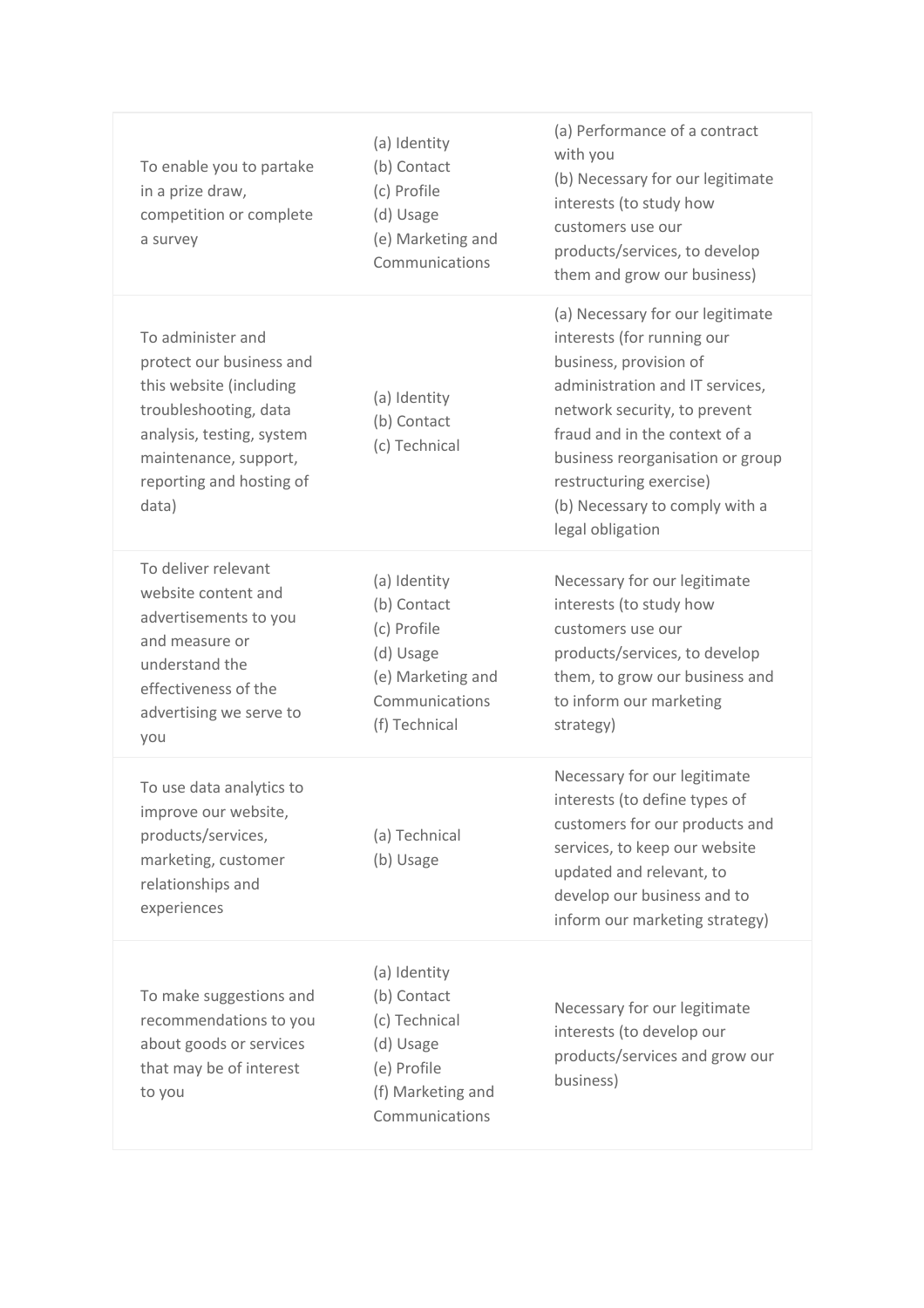#### **Marketing**

We strive to provide you with choices regarding certain personal data uses, particularly around marketing and advertising.

#### **Promotional offers from us**

We may use your Identity, Contact, Technical, Usage and Profile Data to form a view on what we think you may want or need, or what may be of interest to you. This is how we decide which products, services and offers may be relevant for you (we call this marketing). You will receive marketing communications from us if you have requested information from us or purchased goods or services from us and you have not opted out of receiving that marketing.

#### **Third-party marketing**

We will get your express opt-in consent before we share your personal data with any third party for marketing purposes.

## **Opting out**

You can ask us or third parties to stop sending you marketing messages at any time by contacting us at any time.

Where you opt out of receiving these marketing messages, this will not apply to personal data provided to us as a result of a product/service purchase, warranty registration, product/service experience or other transactions.

## **Change of purpose**

We will only use your personal data for the purposes for which we collected it, unless we reasonably consider that we need to use it for another reason and that reason is compatible with the original purpose. If you wish to get an explanation as to how the processing for the new purpose is compatible with the original purpose, please contact us.

If we need to use your personal data for an unrelated purpose, we will notify you and we will explain the legal basis which allows us to do so.

Please note that we may process your personal data without your knowledge or consent, in compliance with the above rules, where this is required or permitted by law.

## **5. Disclosures of your personal data**

We may share your personal data with the parties set out below for the purposes set out in the table above.

- External Third Parties as set out in the Glossary in Section 10 below.
- Third parties to whom we may choose to sell, transfer or merge parts of our business or our assets. Alternatively, we may seek to acquire other businesses or merge with them. If a change happens to our business, then the new owners may use your personal data in the same way as set out in this privacy policy.

We require all third parties to respect the security of your personal data and to treat it in accordance with the law. We do not allow our third-party service providers to use your personal data for their own purposes and only permit them to process your personal data for specified purposes and in accordance with our instructions.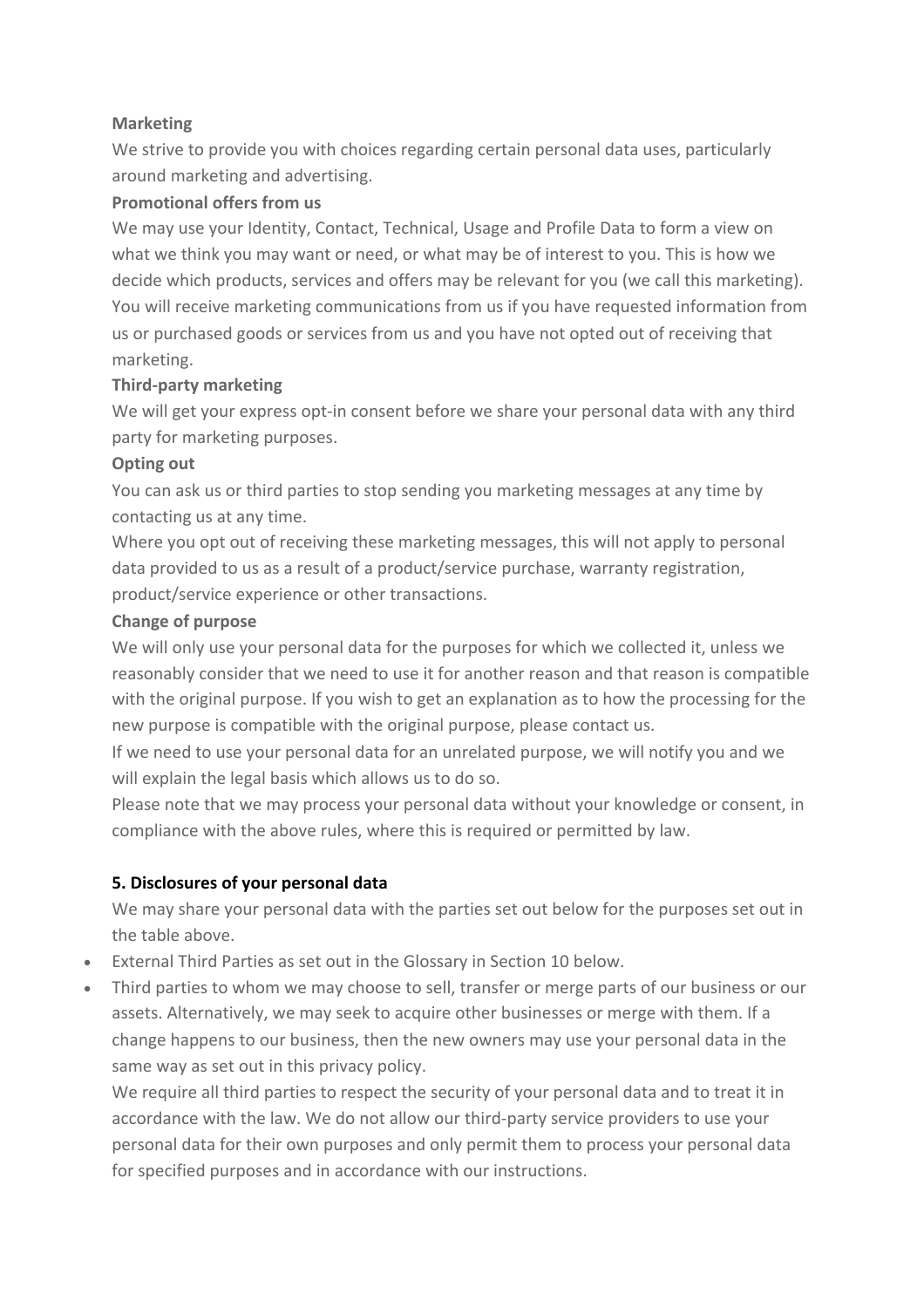## **6. International transfers**

We do not transfer your personal data outside the European Economic Area (EEA)

## **7. Data security**

We have put in place appropriate security measures to prevent your personal data from being accidentally lost, used or accessed in an unauthorised way, altered or disclosed. In addition, we limit access to your personal data to those employees, agents, contractors and other third parties who have a business need to know. They will only process your personal data on our instructions and they are subject to a duty of confidentiality.

We have put in place procedures to deal with any suspected personal data breach and will notify you and any applicable regulator of a breach where we are legally required to do so.

## **8. Data retention**

## **How long will you use my personal data for?**

We will only retain your personal data for as long as reasonably necessary to fulfil the purposes we collected it for, including for the purposes of satisfying any legal, regulatory, tax, accounting or reporting requirements. We may retain your personal data for a longer period in the event of a complaint or if we reasonably believe there is a prospect of litigation in respect to our relationship with you.

To determine the appropriate retention period for personal data, we consider the amount, nature and sensitivity of the personal data, the potential risk of harm from unauthorised use or disclosure of your personal data, the purposes for which we process your personal data and whether we can achieve those purposes through other means, and the applicable legal, regulatory, tax, accounting or other requirements.

In some circumstances you can ask us to delete your data: see [*your legal rights*] below for further information.

In some circumstances we will anonymise your personal data (so that it can no longer be associated with you) for research or statistical purposes, in which case we may use this information indefinitely without further notice to you.

## **9. Your legal rights**

Under certain circumstances, you have the following rights under data protection laws in relation to your personal data:

**Request access** to your personal data (commonly known as a "data subject access request"). This enables you to receive a copy of the personal data we hold about you and to check that we are lawfully processing it.

**Request correction** of the personal data that we hold about you. This enables you to have any incomplete or inaccurate data we hold about you corrected, though we may need to verify the accuracy of the new data you provide to us.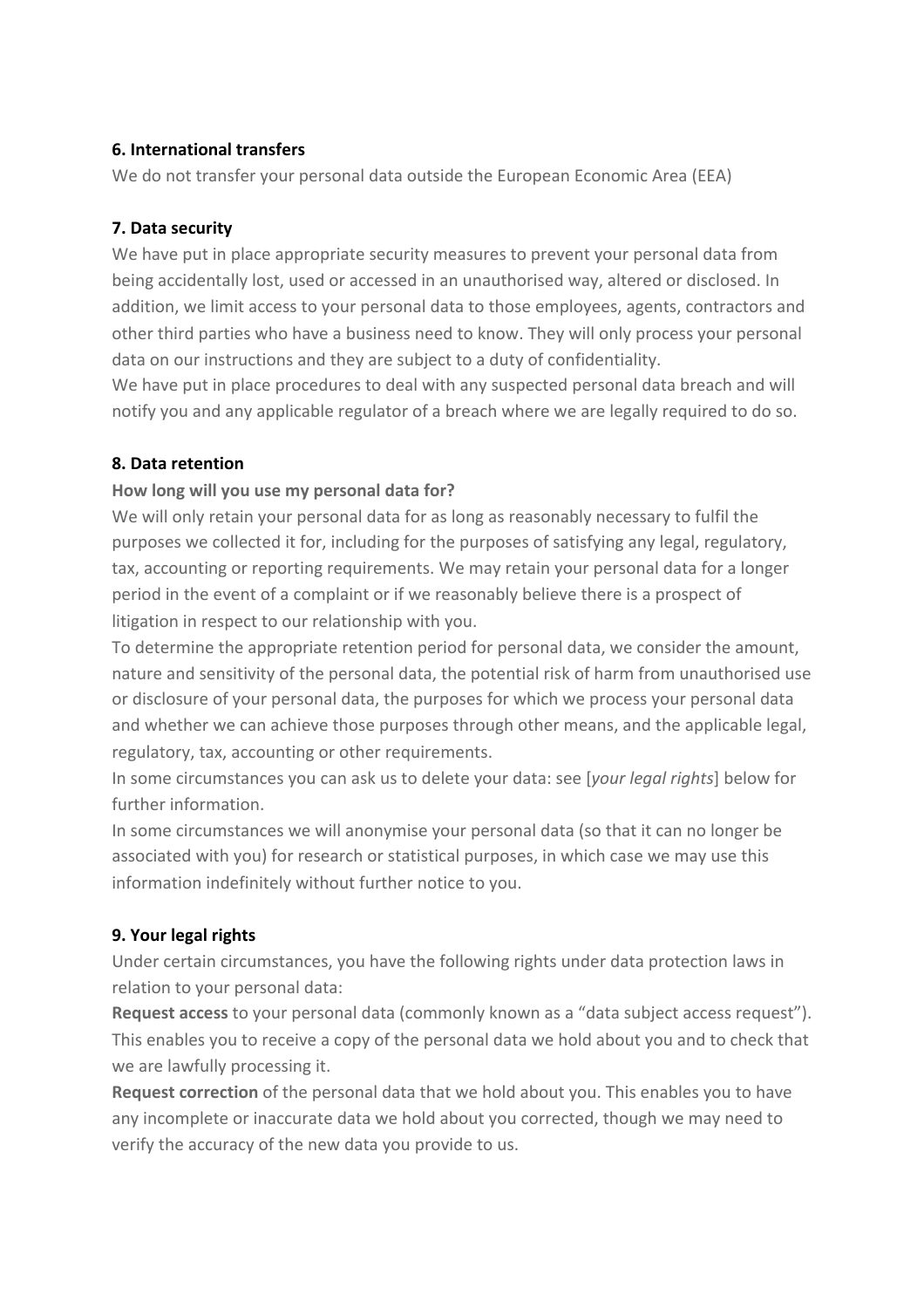**Request erasure** of your personal data. This enables you to ask us to delete or remove personal data where there is no good reason for us continuing to process it. You also have the right to ask us to delete or remove your personal data where you have successfully exercised your right to object to processing (see below), where we may have processed your information unlawfully or where we are required to erase your personal data to comply with local law. Note, however, that we may not always be able to comply with your request of erasure for specific legal reasons which will be notified to you, if applicable, at the time of your request.

**Object to processing** of your personal data where we are relying on a legitimate interest (or those of a third party) and there is something about your particular situation which makes you want to object to processing on this ground as you feel it impacts on your fundamental rights and freedoms. You also have the right to object where we are processing your personal data for direct marketing purposes. In some cases, we may demonstrate that we have compelling legitimate grounds to process your information which override your rights and freedoms.

**Request restriction of processing** of your personal data. This enables you to ask us to suspend the processing of your personal data in the following scenarios:

- If you want us to establish the data's accuracy.
- Where our use of the data is unlawful but you do not want us to erase it.
- Where you need us to hold the data even if we no longer require it as you need it to establish, exercise or defend legal claims.
- You have objected to our use of your data but we need to verify whether we have overriding legitimate grounds to use it.

**Request the transfer** of your personal data to you or to a third party. We will provide to you, or a third party you have chosen, your personal data in a structured, commonly used, machine-readable format. Note that this right only applies to automated information which you initially provided consent for us to use or where we used the information to perform a contract with you.

**Withdraw consent at any time** where we are relying on consent to process your personal data. However, this will not affect the lawfulness of any processing carried out before you withdraw your consent. If you withdraw your consent, we may not be able to provide certain products or services to you. We will advise you if this is the case at the time you withdraw your consent.

If you wish to exercise any of the rights set out above, please contact us.

#### **No fee usually required**

You will not have to pay a fee to access your personal data (or to exercise any of the other rights). However, we may charge a reasonable fee if your request is clearly unfounded, repetitive or excessive. Alternatively, we could refuse to comply with your request in these circumstances.

**What we may need from you**